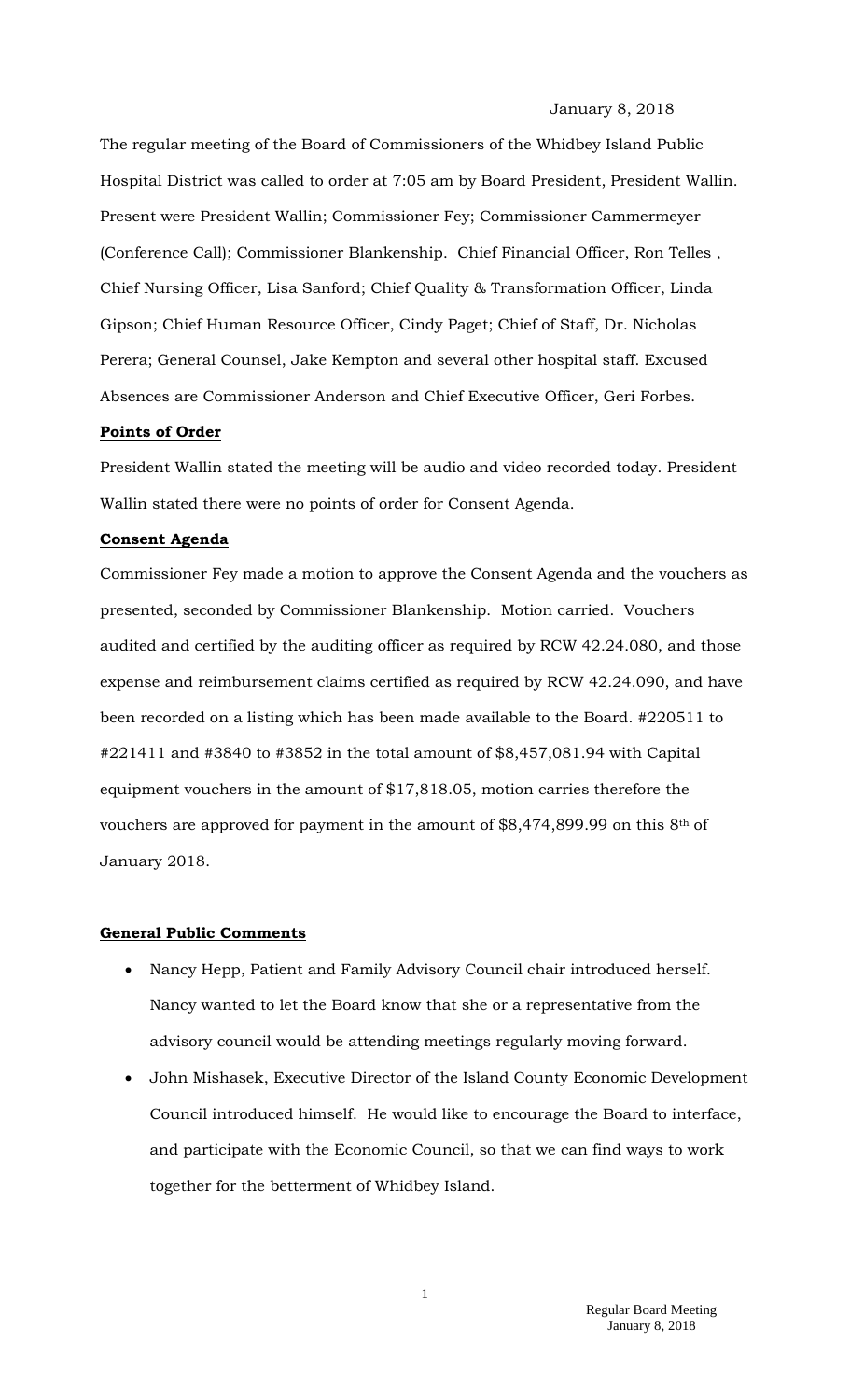President Wallin moves to have Dr. Perera's staff report moved up to on the agenda. Commissioner Fey motioned, Commissioner Blankenship seconded. Motion moved.

## **Medical Staff Report**

Dr. Nick Perera, Chief of Staff reported the following:

Dr. Nicholas Perera presented the privilege request form for Oral and Maxillofacial surgery.

Commissioner Cammermeyer made a motion, seconded by Commissioner Fey to approve Oral and Maxillofacial surgery.

Dr. Nicholas Perera presented the following Initial Appointments:

| Arman Forouzannia, MD, Radiology                       | Provisional Telemedicine                            |
|--------------------------------------------------------|-----------------------------------------------------|
| Allie Massaro, MD, Neurology                           | Provisional Telemedicine-<br>Swedish Medical Center |
| Eric Prince, MD, Neurology                             | Provisional Telemedicine-<br>Swedish Medical Center |
| Peter Sumner, DO, Neurology                            | Provisional Telemedicine-<br>Swedish Medical Center |
| Jennifer Witt, MD, Neurology                           | Provisional Telemedicine-<br>Swedish Medical Center |
| Adriane Fain, CRNA, Anesthesiology                     | Provisional Advanced Clinical<br>Practitioner       |
| Kristopher Terry, MD, Internal<br>Medicine-Hospitalist | <b>Provisional Courtesy</b>                         |

Commissioner Cammermeyer made a motion, seconded by Commissioner Blankenship to approve the Initial Appointment as presented. Motion carried.

| Dr. Nicholas Perera presented the following Advancements:               |                          |
|-------------------------------------------------------------------------|--------------------------|
| Jigish Patel, MD, Radiology                                             | Courtesy to Telemedicine |
| Henry Yee, MD, Orthopedic Surgery                                       | Provisional Active       |
| Commissioner Fey made a motion, seconded by Commissioner Blankenship to |                          |
| approve the Advancements as presented. Motion carried.                  |                          |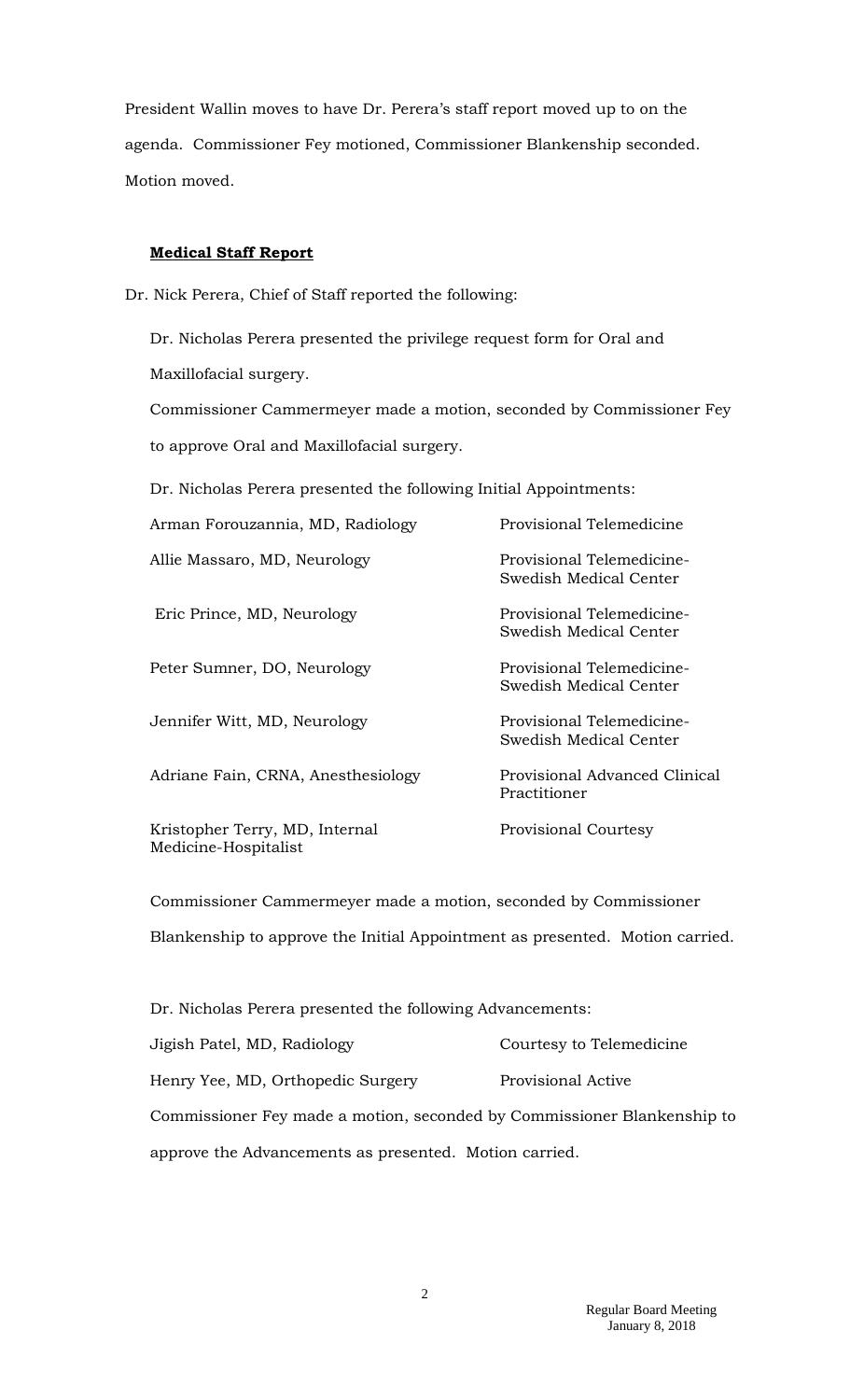Dr. Nicholas Perera presented the following Reappointments: Nicholas Perera, MD, Emergency Medicine Active Peter Jiang, MD, Oncology Courtesy Regina Currier, Podiatry, DPM Courtesy Douglas Caldwell, MD, Radiology Courtesy to Telemedicine Ying Wang, MD, Radiology The Courtesy to Telemedicine Edwin Yau, MD, Radiology Courtesy to Telemedicine Commissioner Cammermeyer made a motion, seconded by Commissioner Blankenship to approve the Reappointments as presented. Motion carried.

#### **Nursing**

Lisa Sanford, CNO

- Lisa presents a new dashboard that she has been working on. The metrics have been identified by the nursing staff to improve patient satisfaction outcomes and delivery times.
- The dashboard is a rolling 12 month representation from 2017 that we will be using as a baseline.
- PressGaney survey scores have not changed in the last 60 months. Our goal is to push for every key metric on this dashboard to be in the green. An employee culture opportunity is in the works with our Human Resource and Quality leaders, this will be a key to changing these numbers and help with success.
- Infection Prevention work and education has been very successful, our staff scored 100% in hand washing.
- Sepsis mortality has been identified as one of the key metrics we would like to follow up on. A team has been assigned to look for tools in helping recognize early sepsis, and we are planning to provide a tool kit to our staff through this process.
- ED throughput, nursing has been working hard to get patients triaged quickly, and sequenced in a timely manner. We are to continually improving this process and are very happy with the progress at this point.
- In-patient metrics, we are looking at falls. Med-Surg went 5 months without a fall. We are now looking to improve our numbers in the OB department.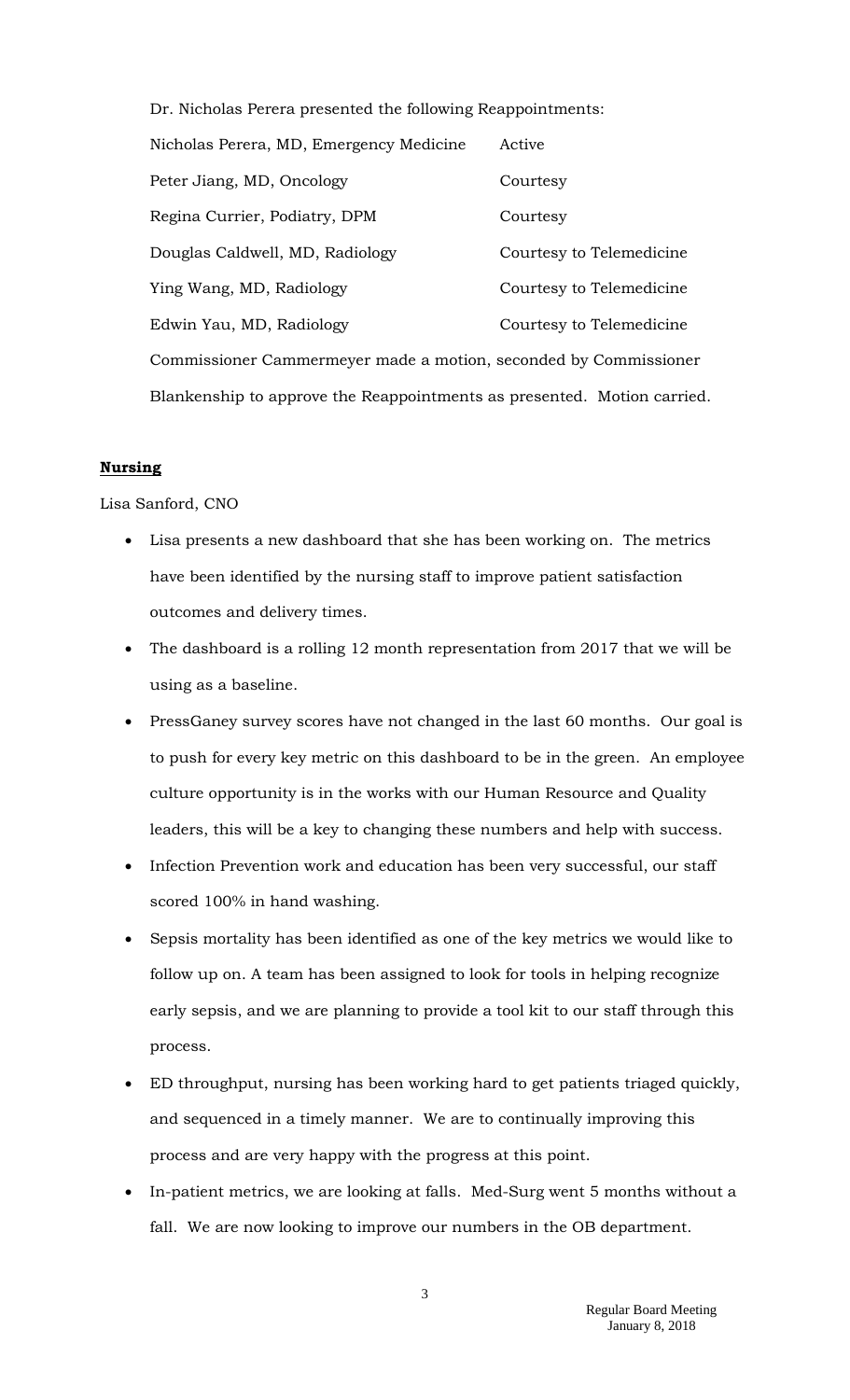• Definitions and goals are presented on the dashboard. We are looking to improve by 5% in 2018.

# **Quality & Patient Safety**

Linda Gipson gave a Quality update.

- Linda has been working hard with two board members Commissioner Fey and Commissioner Cammermeyer, to review the quality process with the quality committee. Updating our mission statement has been the focus, and charter has been drafted which is being reviewed by board members. We are looking to help drive our strategic plan and evolve our quality process in regards to patient care; we are working to become proactive.
- Linda notes that the patient advisory council members are present today and are very dedicated to helping and improve our process.
- Medical staff is working diligently and has put in many working hours on peer reviews and bylaws. This is to ensure that our metrics are in best practice. We are finding our metrics are far more developed than others we have seen with the rural health coalition. Our staff has worked very hard on these processes and we are very proud of their progress.
- Our Antibiotic Stewardship program has been awarded the ability to renew for 2018 without applying again. This has been contributed to the progress made this past year. This is a wonderful accomplishment for Colleen Klamm and our infection prevention team.
- Work has been an ongoing in the patient experience area. We are continuing to focus on this during our orientation process; we are setting a standard and holding people accountable. We are working on our culture for the betterment of our patients.

## **Staff and Status Reports from Administration**

Administrative Update

Ron Telles reports on behalf of Geri Forbes, CEO with the following: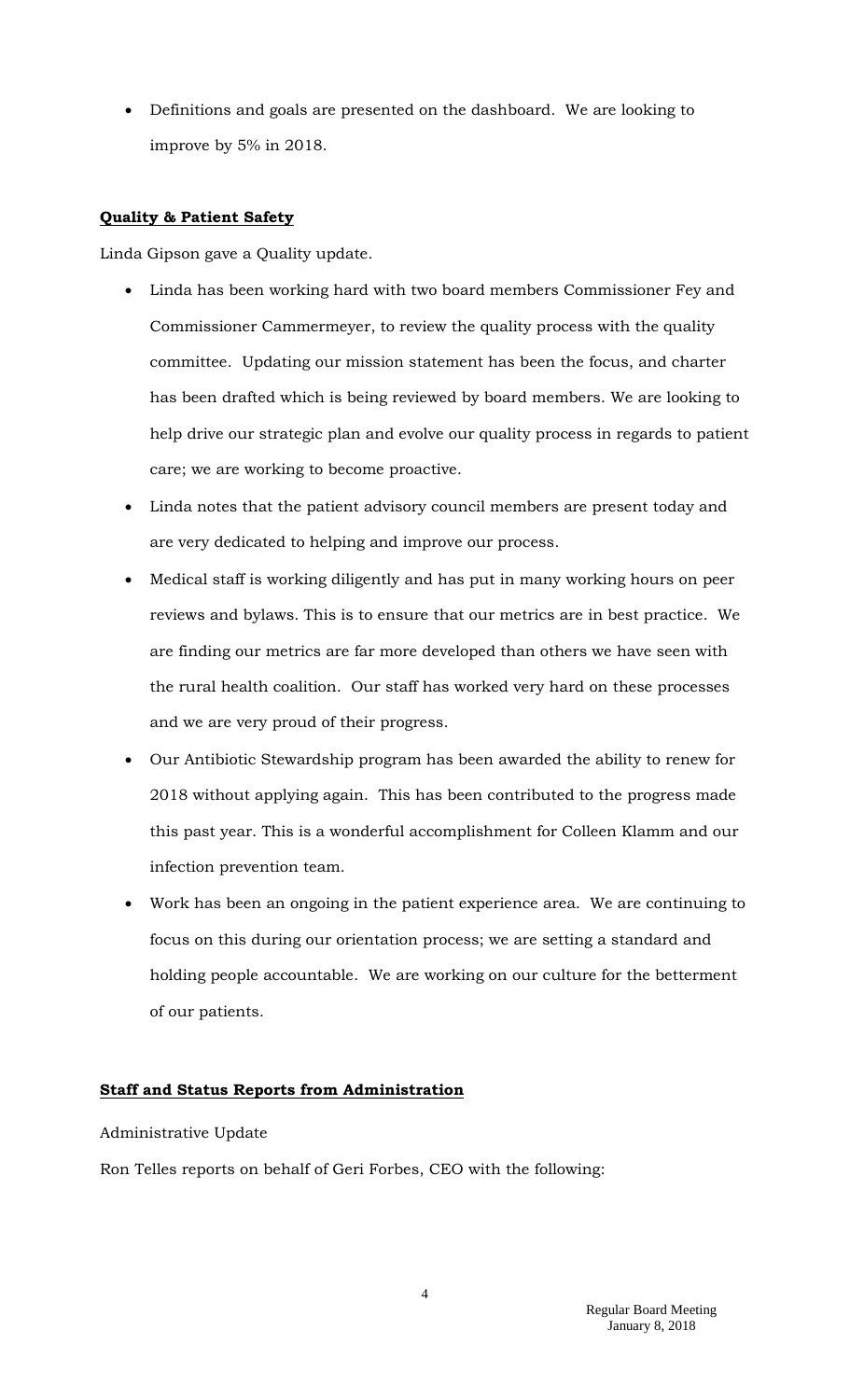- Ron starts by thanking Patricia Duff, for her monthly creation The Happenings. This is a helpful resource to connect WhidbeyHealth with our community and our staff.
- Cindy Paget and Jamey Pennington came in on Christmas Day to support our staff, and helped serve lunch. We are thankful to have such a strong admin team that is willing to come in and support our staff during the holidays.
- Daisy Foundation recipient was awarded last month to an ARNP staff member at the Clinton Clinic. Hannah Carlson, ARNP was this year's winner, and we are delighted to have her on staff, we feel that she exemplifies the standard that we hold our staff to.
- We will be fully staffed with physicians in the coming months; this will be the first time in many years. Dr. Chavez starts in our Cabot clinic March 5, 2018. Dr. Rochier starts in Freeland on March 5, 2018. NP Montgomery and PA Haggerty will be joining our team in February 2018. As we transition into being fully staffed with physicians we look for opportunities to recruit for the future.
- We are looking at the worst flu season we have ever seen. Our team is looking to take as many preventative precautions as necessary, including pushing the flu vaccine. We are going to constantly remind staff to thoroughly wash hands, disinfect and stay home when sick.
- Women's clinic opened in Oak Harbor, and we are looking to add another provider to help with our increased number of patients. Our team is very happy with the success of this last month in the new clinic, and we look to sustain this positive growth.
- Three Commissioners were all sworn in this last month. Commissioner Grethe Cammermeyer, Commissioner Kurt Blankenship, and Commissioner Eric Anderson, have all been sworn in to their new respective terms. We are happy to report on this stability of our Board as we continue to grow.

### **Finance:**

Ron Telles, CFO, discussed and presented the following financials for November 2017:

- Clinic visits were all the same in volume and on trend with previous years.
- ED slower than expected, it was the second slowest month of the year. We are expecting this number to grow with the flu season in full swing.

5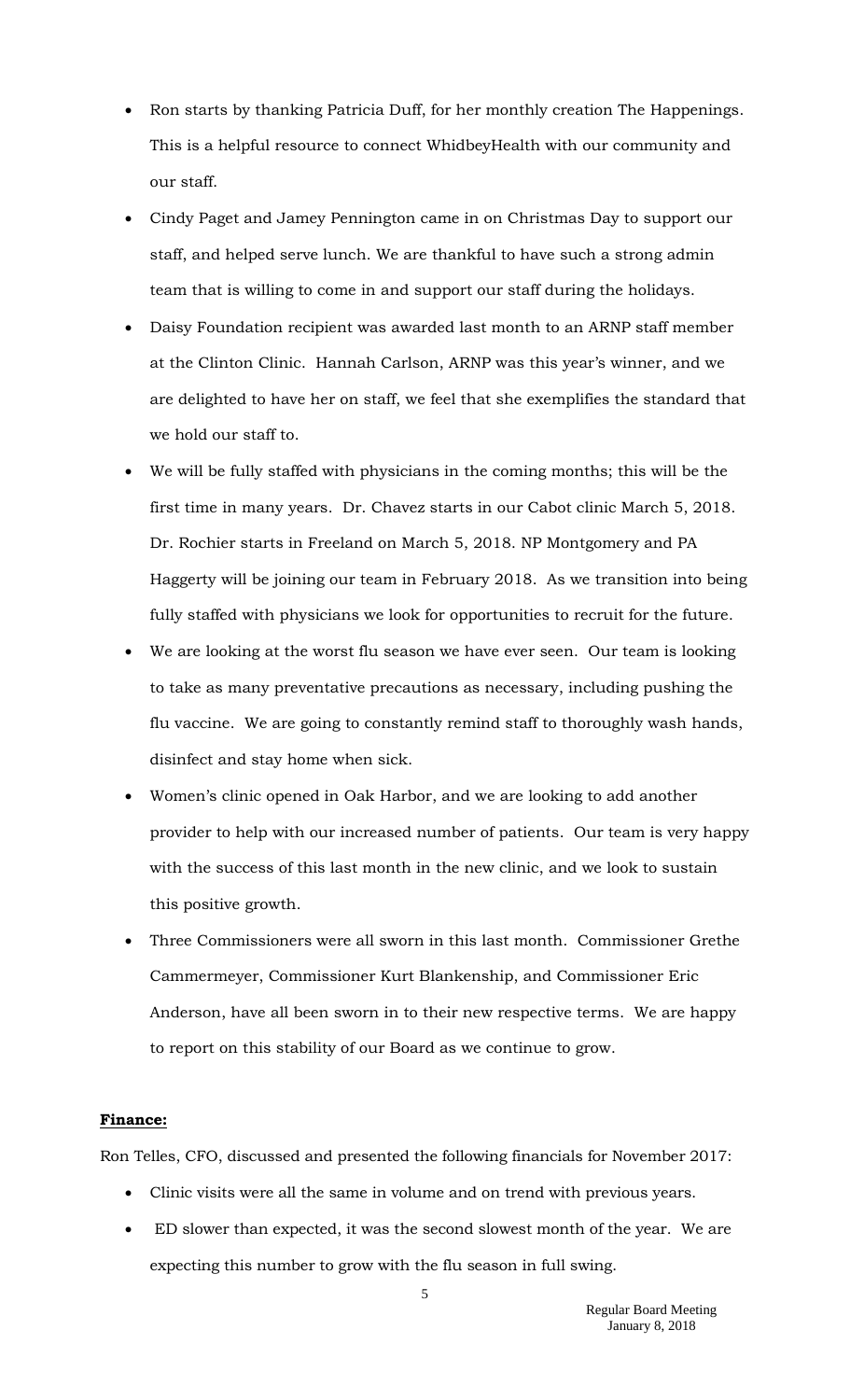- Patient days and admits are down, and lower than previous years, and the lowest of this fiscal year.
- Volume and expenses were both low this month. Low expenses can be partially attributed to our flex staffing.
- We are showing a very strong financial year, as we look to December's numbers we are very close to achieving our goal numbers for 2017.
- Days in accounts receivable numbers are slightly concerning, we are taking a strong look at this to see how we can rectify the high numbers here.

## **Board Items:**

1.) Resolution 381- LTGO & Revenue Bond Anticipation Note:

Resolution 381 presented to the board for approval.

Commissioner Fey motioned for approval of Resolution 381, seconded by Commissioner Blankenship. Motion carried.

2.) Policy Update: Recruitment Bonus:

• Policy update presented to the board for approval.

Policy will be amended and presented in its final form at the next meeting.

## **Executive Session**

President Wallin notes that the Board will be adjourning into Executive Session at this time. They will be accompanied by General Counsel Jake Kempton.

Board Meeting reconvenes after session ending.

## **Agenda Items For Next Board Meeting**

President Wallin noted for the next Board meeting:

1) Next Board meeting will be held Monday, February 12th at 7:00 am.

### **Adjournment**

There being no further business, Commissioner Fey called for a motion to adjourn, seconded by Commissioner Blankenship to adjourn the meeting at 8:55 am. Motion carried.